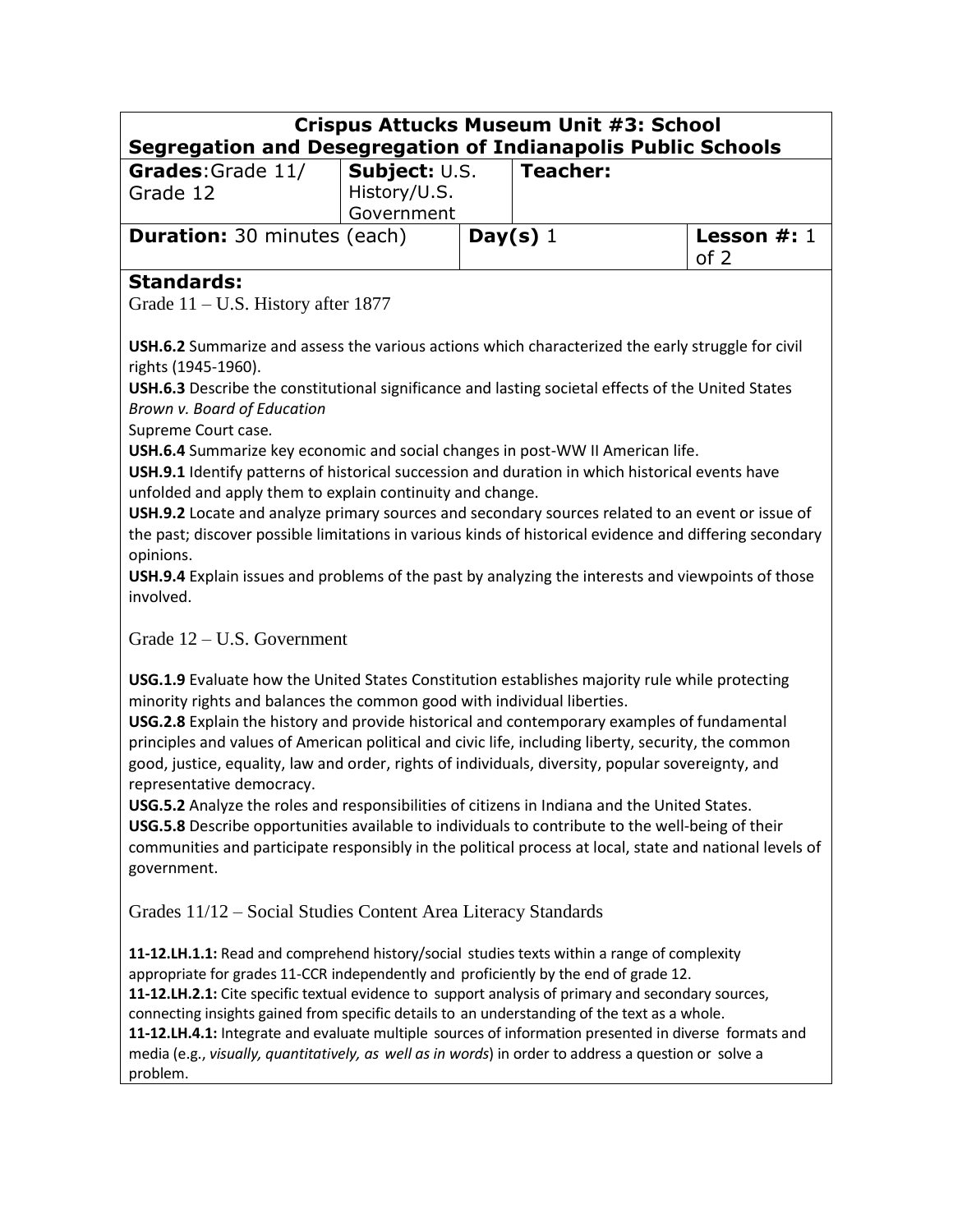## **Objectives:**

- Students will examine the broader history of Indiana education and school segregation and how it specifically shaped IPS and Crispus Attucks
- Students will be able to weigh the impact of major desegregation laws the Supreme Court case, Brown vs. Board of Education (1954) as it on Indianapolis public schools, and Crispus Attucks in particular
- Students will trace the impact of school integration on Indianapolis Public Schools, school sports and on Crispus Attucks, specifically
- Students will analyze research data in the ntext of school desegregation and use it support a position
- Students will interpret documents, primary and secondary, to form an opinion to an essential question
- Students will extend their knowledge about racial diversity to consider new areas of diversity as it applies to current day district policy in Indianapolis

#### **Vocabulary**

- Students identify and define key learning terms:
	- o Segregation, de facto segregation, de jure segregation, desegregation, integration, NAACP, token desegregation, resegregation, nondiscriminatory, racial imbalance, landmark case, legal act, creed, litigation

#### **Resources:**

#### **Why Sports History is American History**

http://www.gilderlehrman.org/history-by-era/reform-movements/essays/whysports-history-american-history

#### **Indiana Public School Traditions: Dominant Themes and Research Opportunities** (teacher background to period)

http://scholarworks.iu.edu/journals/index.php/imh/article/view/11342/16393 **Brown v. Board of Education Supreme Court Decision**

http://www.ourdocuments.gov/doc\_large\_image.php?flash=true&doc=87

**An Analysis of Desegregation Trends in Indianapolis** 

http://digitalcommons.butler.edu/cgi/viewcontent.cgi?article=1032&cont ext=grtheses

### **Getting to the Roots of School Segregation**

https://journals.cdrs.columbia.edu/nblj/index.php/nblj/article/viewFile/13/7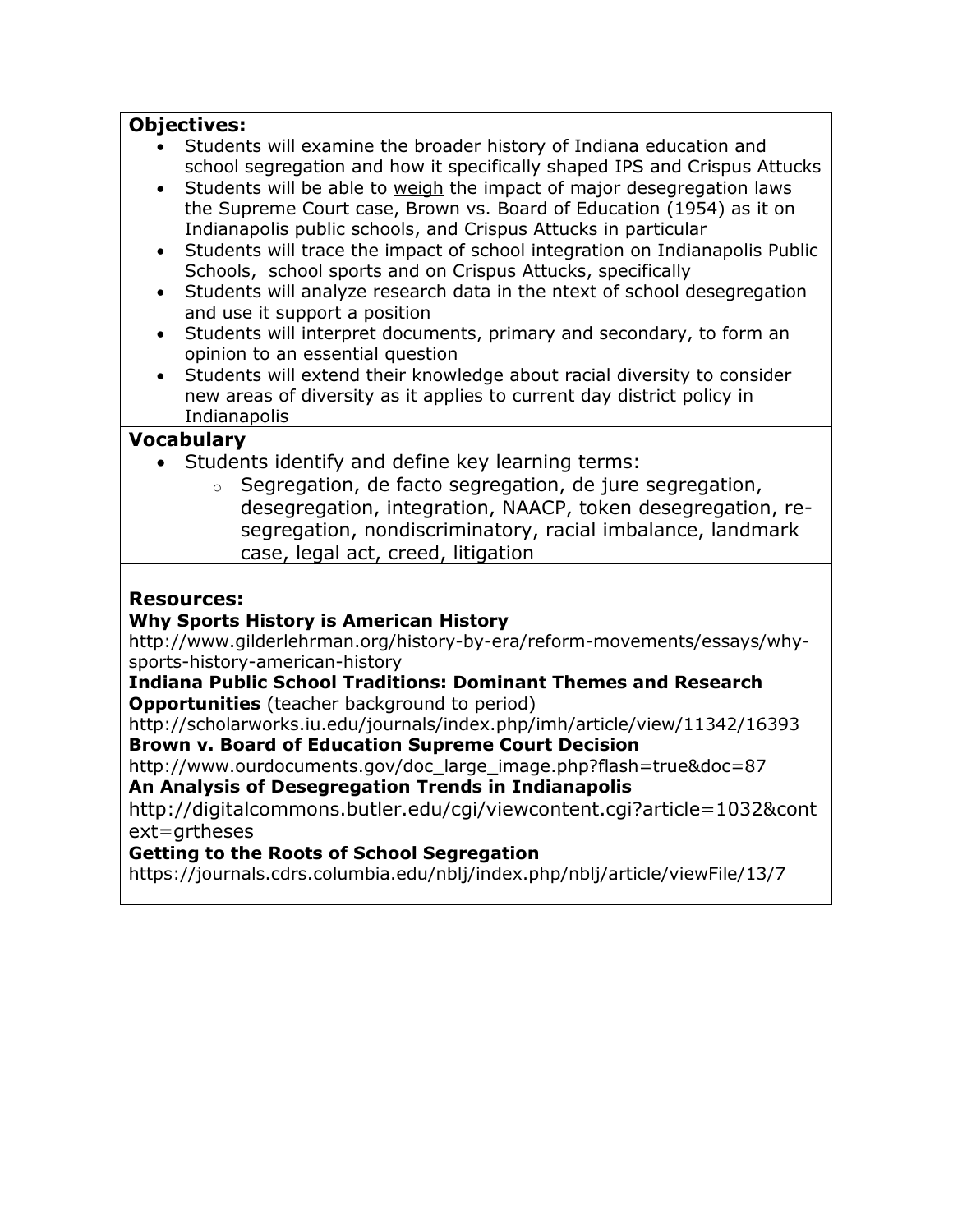## **Types Differentiation/Student Choice/Instructional Level**

- $\checkmark$  Materials and questions are to be checked through teacher facilitated review
- $\checkmark$  Review materials will be directly related to all assessment materials
- $\checkmark$  Student preparation for most assessment pieces are done through student collaborative groups and are appropriately modeled based on various student learning styles (visual, kinesthetic, logical-mathematical, intrapersonal, interpersonal, musical, linguistic)
- $\checkmark$  Materials are differentiated as is deemed appropriate to grade level

## **Modifications and Adaptations:**

- $\checkmark$  Use positive reinforcements
- $\checkmark$  Use frequent checks for understanding
- $\checkmark$  Use clues and prompts
- $\checkmark$  Display written directions when giving them verbally
- $\checkmark$  Make use of peer tutors
- $\checkmark$  Create vocabulary files
- $\checkmark$  Provide guides in distinct, shorter steps
- $\checkmark$  Modify reading materials to lower reading level as needed
- $\checkmark$  Use manipulatives and visuals to illustrate concepts
- $\checkmark$  Create model examples of assessment outcomes
- $\checkmark$  Provide easy-to-use rubrics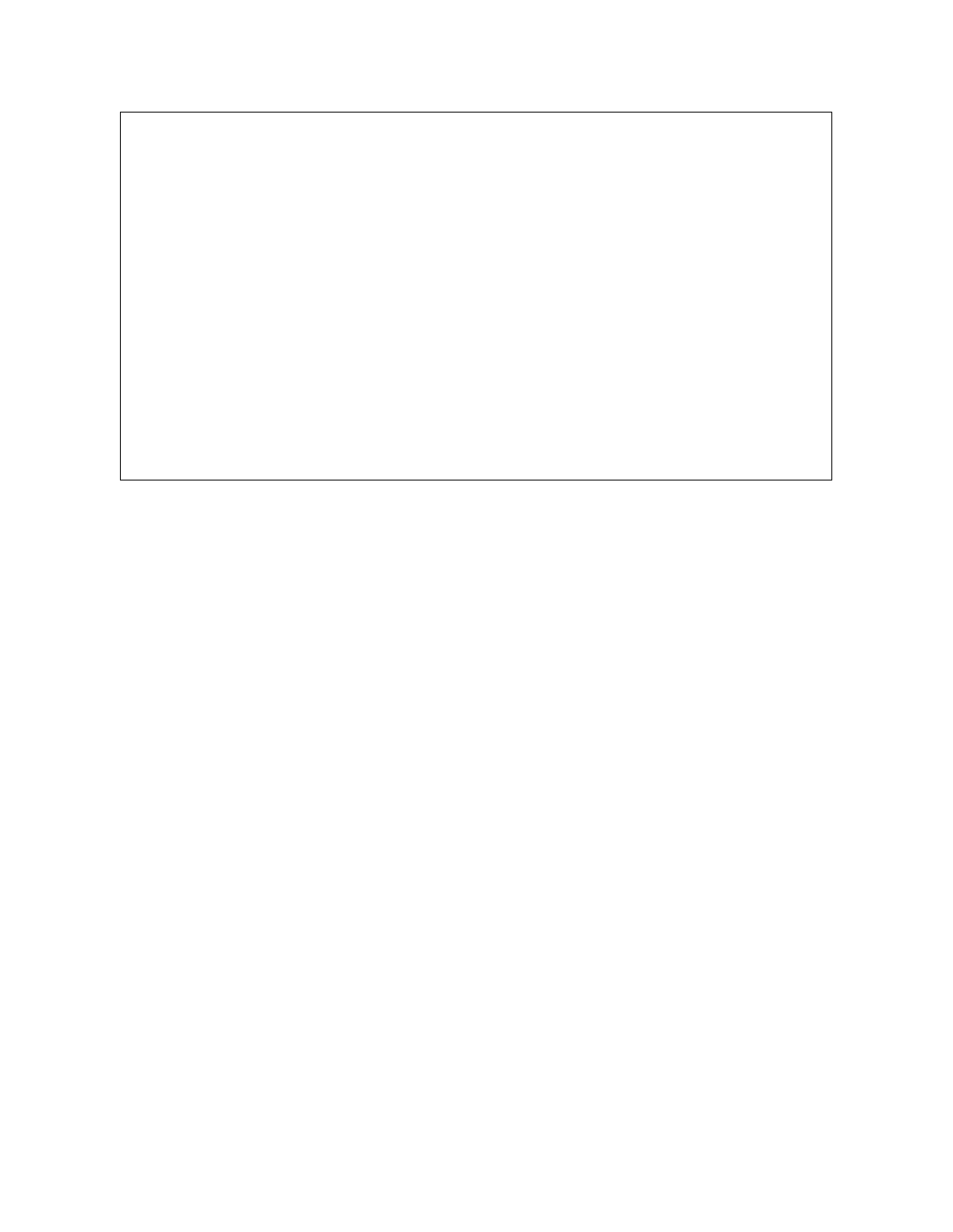# **Essential Question: What impact did segregation have on Indianapolis Public Schools?**

# **Anticipatory Set in Museum (***Prior knowledge, Tie in, Hook***)**

Photo 1: Partially Integrated Indiana Classroom in early 1900's



Adapted from the Indiana Historical Society Archive

## **Bell Work 3-2-1:**

1. Turn to a partner and explain the meaning of historical image above (5 minutes):

- Mention 3 points you see in the photo
- Mention 2 points you do not see in the photo
- Mention 1 point you would like to know more about or is unclear in the photo

### **Check for Understanding**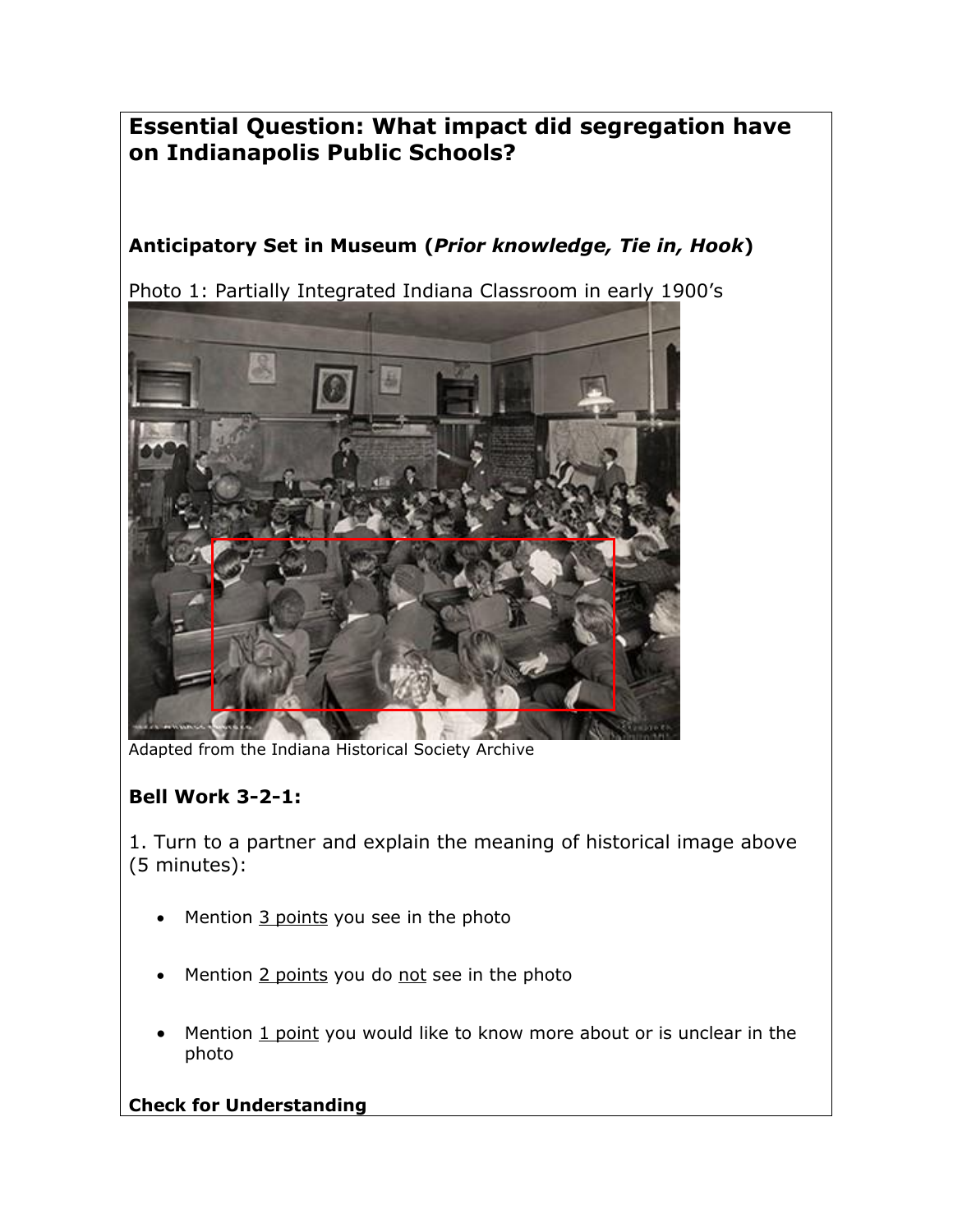Why is the photograph labeled an "Integrated Indiana Classroom" in the anticipatory set? Is that an accurate heading? Why or why not?

Note to teacher: Photo 1 is evidence that integration was happening in some Indiana schools very early on until they were re-segregated in the 1920's due to Ku Klux Klan activity in many local communities. This distinction will be clearer when looking at the modeled data in the classroom section below.

## **Modeled Learning in Museum (***I do it, you watch***)**

Museum curator/Facilitator will explain the early history of Crispus Attucks High School. Students should organize the story on the rise of Crispus Attucks High School into a notes organizer or graphic diagram (GIST sheet for example).

#### **Document Excerpt A**: **Indiana Historical Society Crispus Attucks High School Collection:**

http://www.indianahistory.org/our-collections/collection-guides/crispus-attuckshigh-school-collection.pdf

In 1920, there were nearly 800 African American students enrolled in Arsenal Technical, Emmerich Manual, and Shortridge High Schools in Indianapolis. However, with the impact of the Ku Klux Klan and other influences, a separate high school for African Americans was built. Crispus Attucks High School opened during the fall of 1927. At the time that the school was named, Crispus Attucks was famous for losing his life in an attack against British soldiers during the Revolutionary War. The Indianapolis Public School Board of School Commissioners required all African American students to attend the school, regardless of where they lived. Though the general sentiment from African Americans during the time period was against a segregated high school, many people applauded the opportunity for blacks to teach at the secondary level. Prior to the establishment of Crispus Attucks, black teachers did not get appointments to Indianapolis high schools.

The school became a center for the African American community. Several public events were held there. The school was able to command respect because of its accomplished staff and successful students; celebrities such as Jesse Owens, Langston Hughes, and George Washington Carver showed support for Attucks.

From its inception, the school focused not only on traditional school subjects (such as English and Math), but it also prepared students to enter trades after high school. Some of the Industrial Arts taught at the school included woodwork, auto mechanics, electricity and radio, shoe rebuilding, printing, welding, machine work, and tailoring. It also provided a robust home economics curriculum that included sewing, cooking, home nursing, home management, millinery, and beauty culture.

In 1986, the School Board decided to change Crispus Attucks into a junior high school, after which it transitioned into a middle school in 1993. In 2006 the school became the Crispus Attucks Medical Magnet High School, with a focus on preparing students for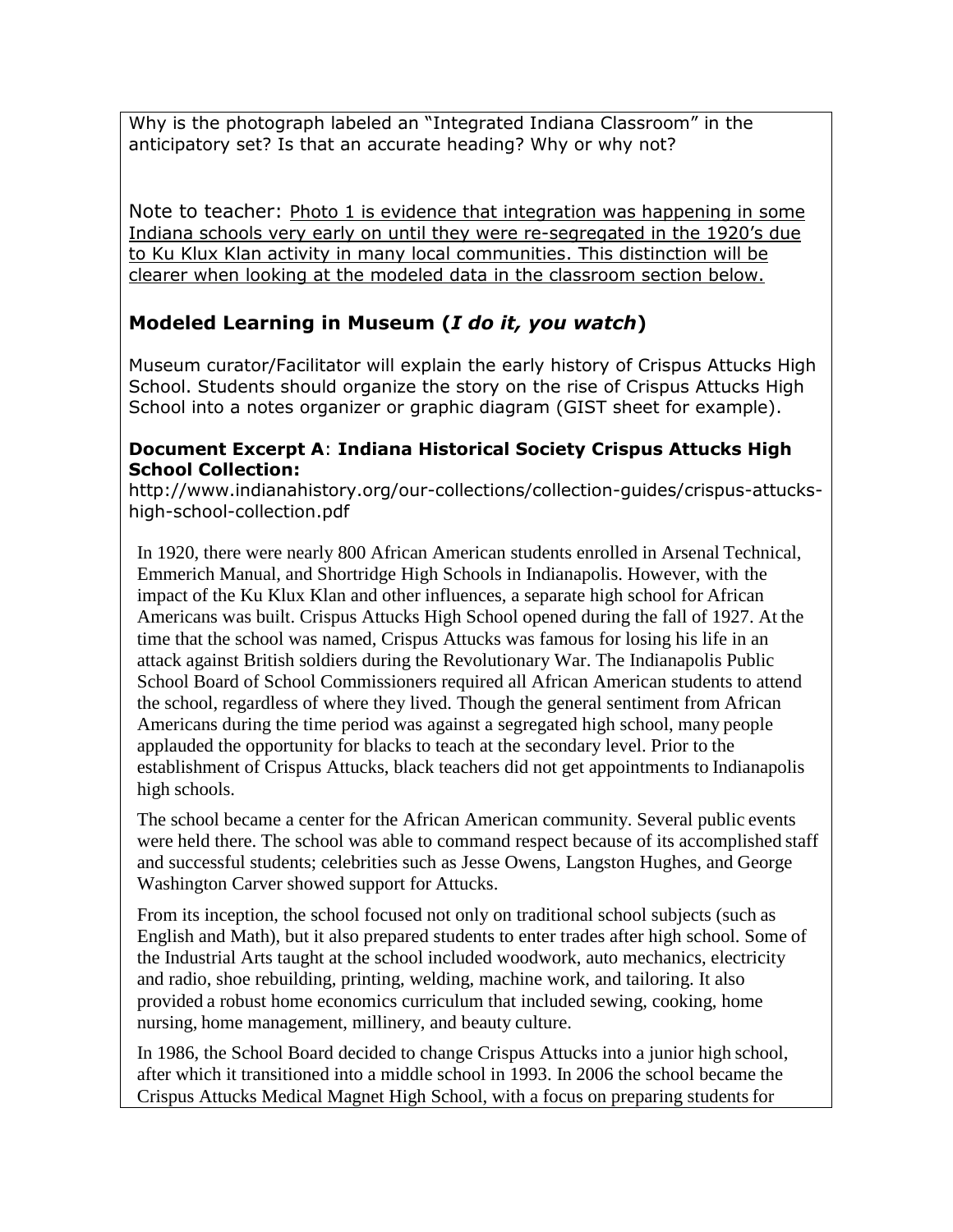medical careers.

Adapted from Indiana Historical Society Archive

# **Shared Learning in Museum (***We do it together***)**

1. Taking the same background reading content, walk students through a timeline of "integration", "segregation" and "desegregation" in Indianapolis.

Teacher note: Students may need a brief explanation of what each of the key terms mean in this activity. Go to class resources at top and link to Gonis articles for key vocabulary.

2. Help students find examples in the text that relate to each phase in the timeline

3. Use a root word tree or other vocabulary diagram to break words down if necessary. Students must know these terms to have a meaningful discussion on this topic.

# **Guided Learning in the Museum (***You do it, I watch***)**

**Photo 2:** Students in performing experiment in Crispus Attucks Science class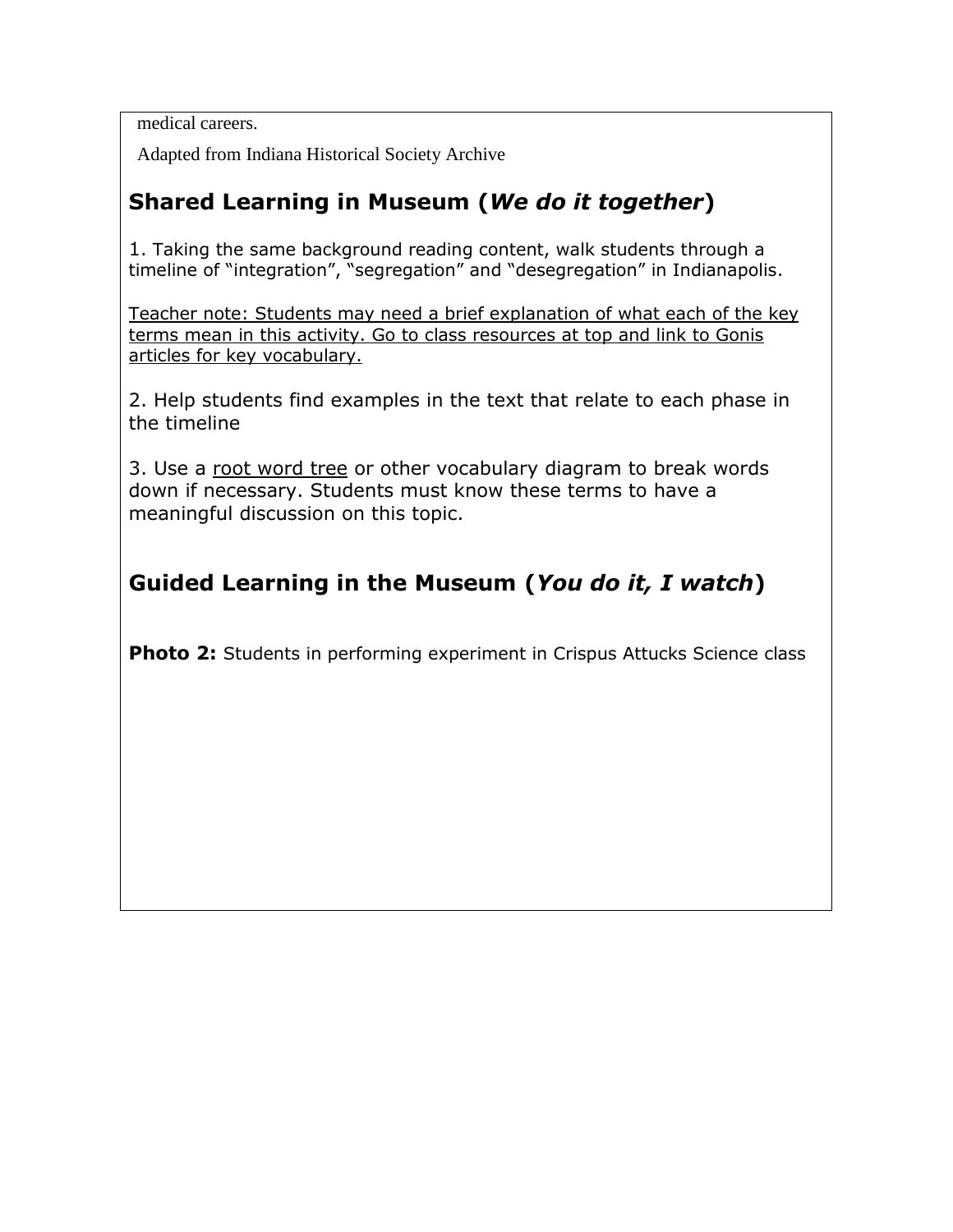

**F383 BOXT6 FOLDER7\_UNNUMBERED** 

Digital image @ 2004 Indiana Historical Society: All Rights Reserved.

Courtesy of Indiana Historical Museum, Crispus Attucks students in science class

Discussion Point: Outcomes of Segregation at Crispus Attucks -

1. Begin this segment by collecting views from students on the drawbacks and opportunities created by opening an exclusively African-American school such as Crispus Attucks High School

3. Encourage students to organize their views in a T-chart or other form of diagram, highlighting pluses and minuses

**Plus** (example from reading)

*African-American teachers could find jobs at Crispus Attucks in education whereas they could not at other IPS schools*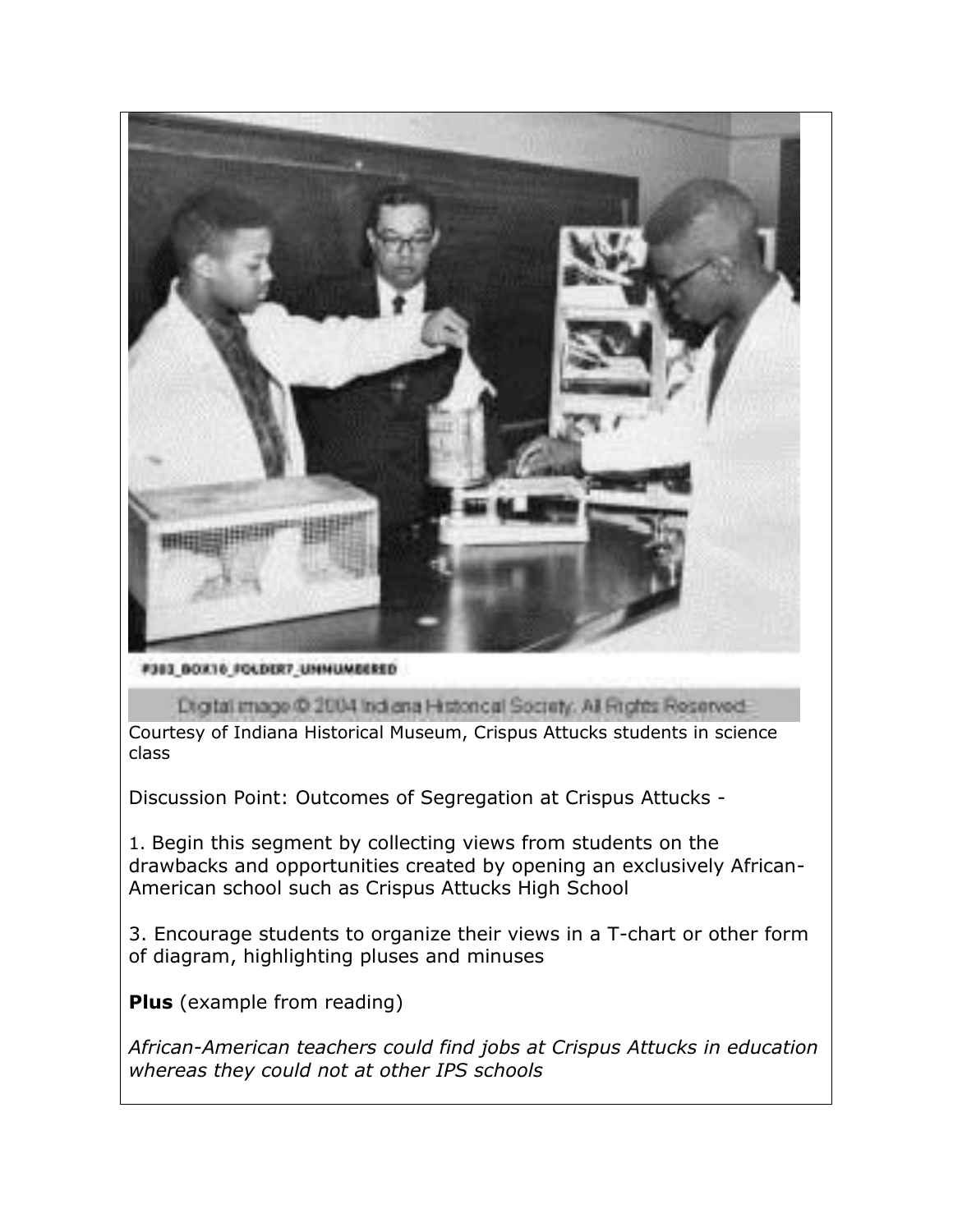**Minus** (example from reading)

*African-American students often could not to go to schools in their neighborhood and therefore were not fully integrated with young people in their area*

2. Allow students to form into think-pair-share groups and develop more arguments on their own

3. Allow students to share their points. Ask them to explain their arguments with examples or reasoning.

\*Teacher Note: Be sure to impress upon students the broader issues and social problems of segregation. However, point out some of the opportunities for African-American professionals, community building and student cohesion provided by Crispus Attucks High School. One conclusion, is that Crispus Attucks was trying to create opportunities under a very restricted system.

**Independent Learning in the Museum (You do it on your own)** Find artifacts from Crispus Attucks High School in the museum that reflects the unique culture and accomplishments of its teachers and students.

1. Mark three items in the museum that highlight the important role Crispus Attucks High School played in creating a high quality and supportive school culture for its students (this may include academics, arts, sports, etc.)

2. Using the "Think Sheet" create question about the artifact, jot down your thoughts about it, and the support/evidence you used to answer your to write your thoughts

3. As a reflection/exit activity, suggest one thing that you learned about the early days Crispus Attucks High School that you think other schools should try. Explain why?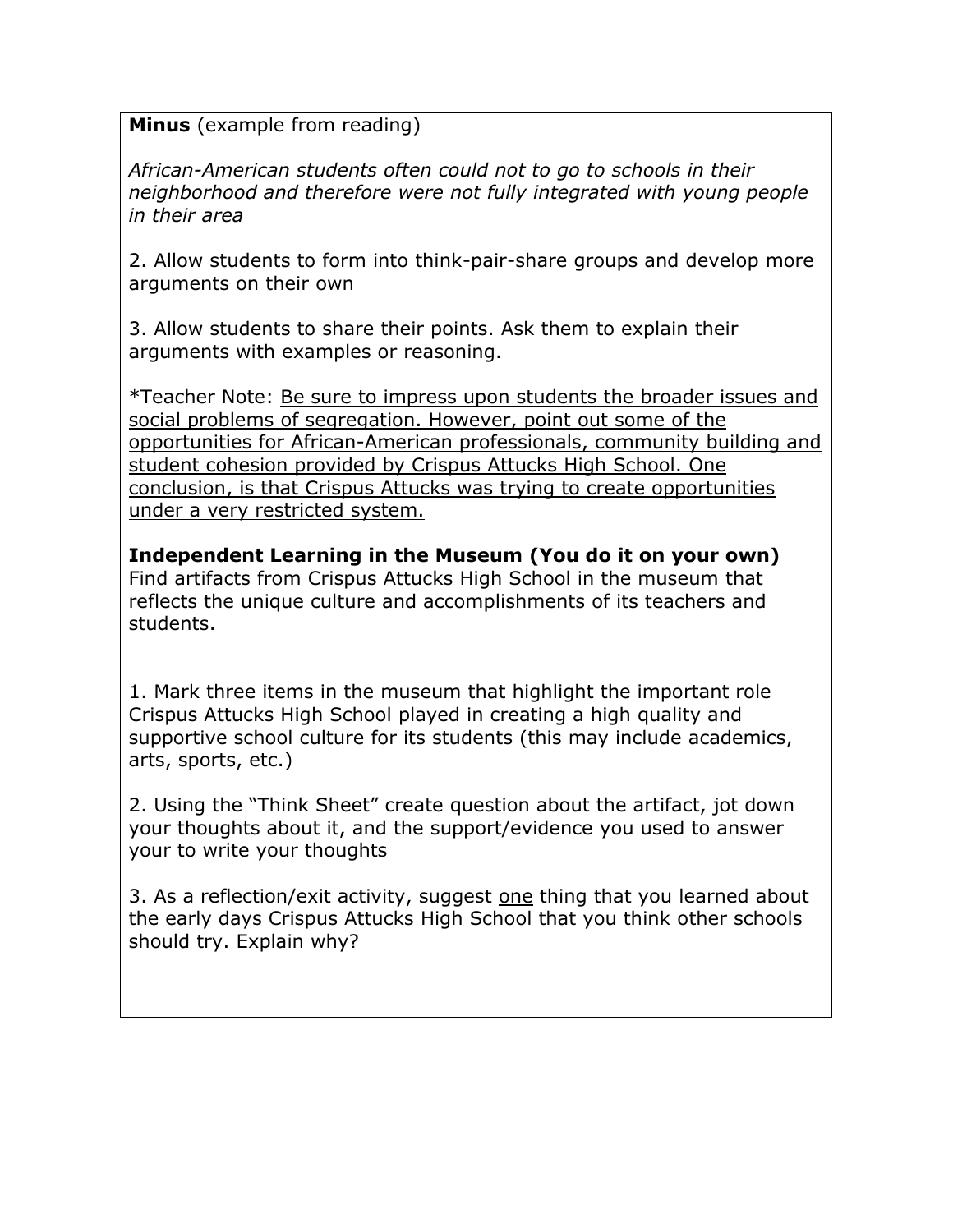| <b>Assessments:</b><br>Photo Image Impressions Bell work ticket<br>$\bullet$<br>Exit ticket |                               | How will you check the level of student understanding?<br>Group document analysis sheet and presentation<br>Independent essay with text support addressing essential question                                                                                                                                              |                     |
|---------------------------------------------------------------------------------------------|-------------------------------|----------------------------------------------------------------------------------------------------------------------------------------------------------------------------------------------------------------------------------------------------------------------------------------------------------------------------|---------------------|
| Note:                                                                                       |                               |                                                                                                                                                                                                                                                                                                                            |                     |
| writing.                                                                                    |                               | Use a teacher-developed rubric to assess students' participation in class<br>discussions, literacy organizer sheets, photo analysis worksheets, document<br>analysis and written work. The rubric should evalutate areas such as historical<br>accuracy, clarity of thought and presentation, thoroughness, and quality of |                     |
|                                                                                             |                               | INSPECT & REFLECT / CLOSURE: (Designing student assessments)                                                                                                                                                                                                                                                               |                     |
| Grades: Grade<br>11/ Grade 12                                                               | Subject: U.S.<br>History/U.S. | <b>Teacher:</b>                                                                                                                                                                                                                                                                                                            |                     |
| <b>Duration: 90 minutes</b>                                                                 | Government                    | Day(s) $2$                                                                                                                                                                                                                                                                                                                 | Lesson #: 2 of<br>2 |
|                                                                                             |                               |                                                                                                                                                                                                                                                                                                                            |                     |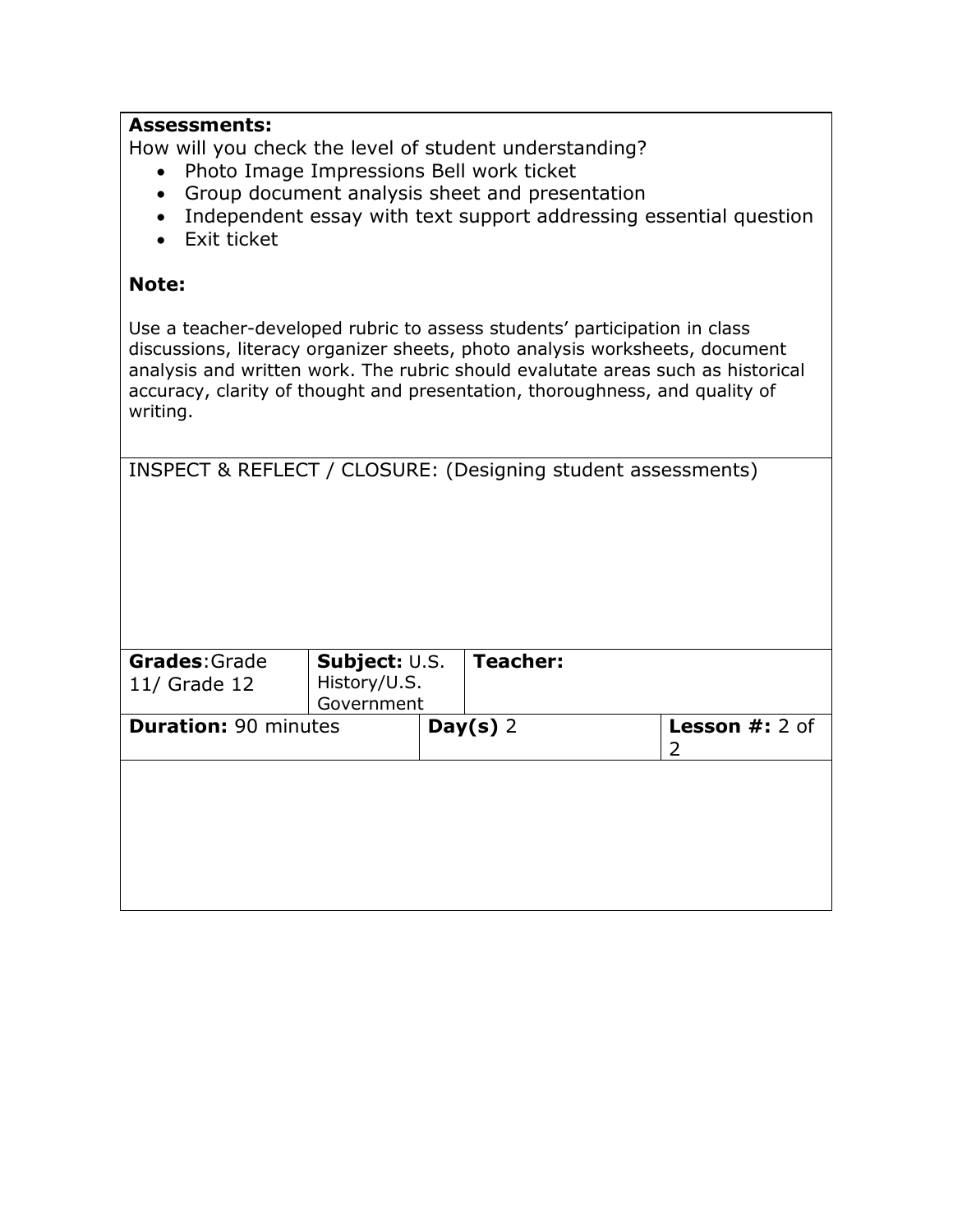**Essential Question: What impact did desegregation laws have on Indianapolis Public Schools?**

## **Anticipatory Set in Classroom (***Prior knowledge, Tie in, Hook***)**

Document Excerpt A

## **1949 SCHOOL DESEGREGATION ACT**

An Act establishing a public policy in public education and abolishing and prohibiting separate schools organized on the basis of race, color or creed, and prohibiting racial or creed segregation, separation or discrimination in public schools, colleges and universities in the state of Indiana and prohibiting discrimination in the transportation of public school pupils and students. (H. 242. Approved March 8, 1949) Be it enacted by the General Assembly of the State of Indiana:

## **Bell Work 3-2-1:**

1. Turn to a partner and explain the meaning of the two historical references above (5 minutes):

- Mention 3 points you understand about document above
- Mention 2 points you do not understand about the document above
- Mention 1 point you would like to know more about in the document above

Note to teacher: Try to get students to recognize that Indiana "legally" ended segregation in schools in 1949 (Doc A) before the landmark Supreme Court desegregation case, Brown v. Board of Education in 1954.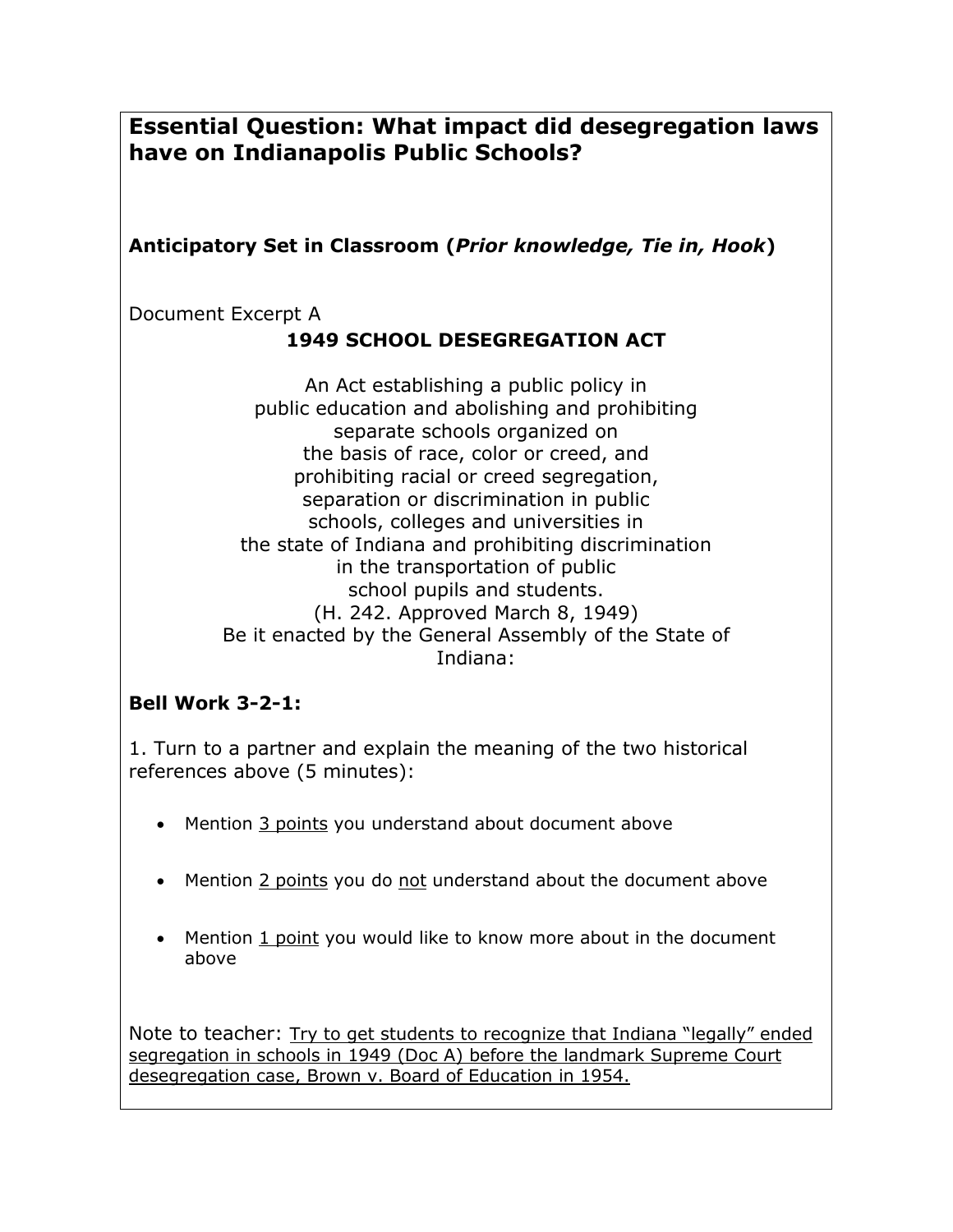## **Checks for Understanding:**

What is the difference between "segregation," "desegregation" and "integration"? (review)

(See attached reading for vocabulary definitions to clarify, pp. 15-16)

How do you think Indiana compared to other states in terms of desegregation? Did Indiana have a record of racism? Explain (review)

# **Modeled Learning in Classroom (***I do it, you watch***)**

1. The data table below was taken from the thesis of Sophia Nicholas Gonis, in her insightful thesis study of school desegregation trends in Indianapolis Public Schools from 1948 to 1965. Date for this section of the lesson is the original work of Ms. Gonis. See reference below table for background reading.

2. For prediction purposes, the teacher should ask what "proof" students would look for to prove desegregation is happening. Perhaps creating an inventory of ideas that would focus understanding.

Teacher note: Be ready to give a few examples in the data table below like "half African-American/half white"; a few of one group vs a majority of the other group; Connect this to # 4.

3. To help place this document in context consider using a document analysis worksheet linked below. Be sure to distinguish it as a 'primary' document since it is derived from the period of desegregation in Indiana.

Resource: **National Archives Written Document Analysis Sheet** http://www.archives.gov/education/lessons/worksheets/written\_document\_anal ysis\_worksheet.pdf

4. As you carry out an analysis of the data below, be sure to mark important areas of information and define terms that are used to quantify student race and numbers (e.g. AW, AN, PW, PN)

5. Be sure to historically situate the term "negro" in the document. No longer acceptable, it was still a common term in official literature at the time.

6. Be sure to revisit the question: Does this document prove desegregation was taking place in Indianapolis Public Schools?

Model how this question can be answered using the evidence from the statistical table below.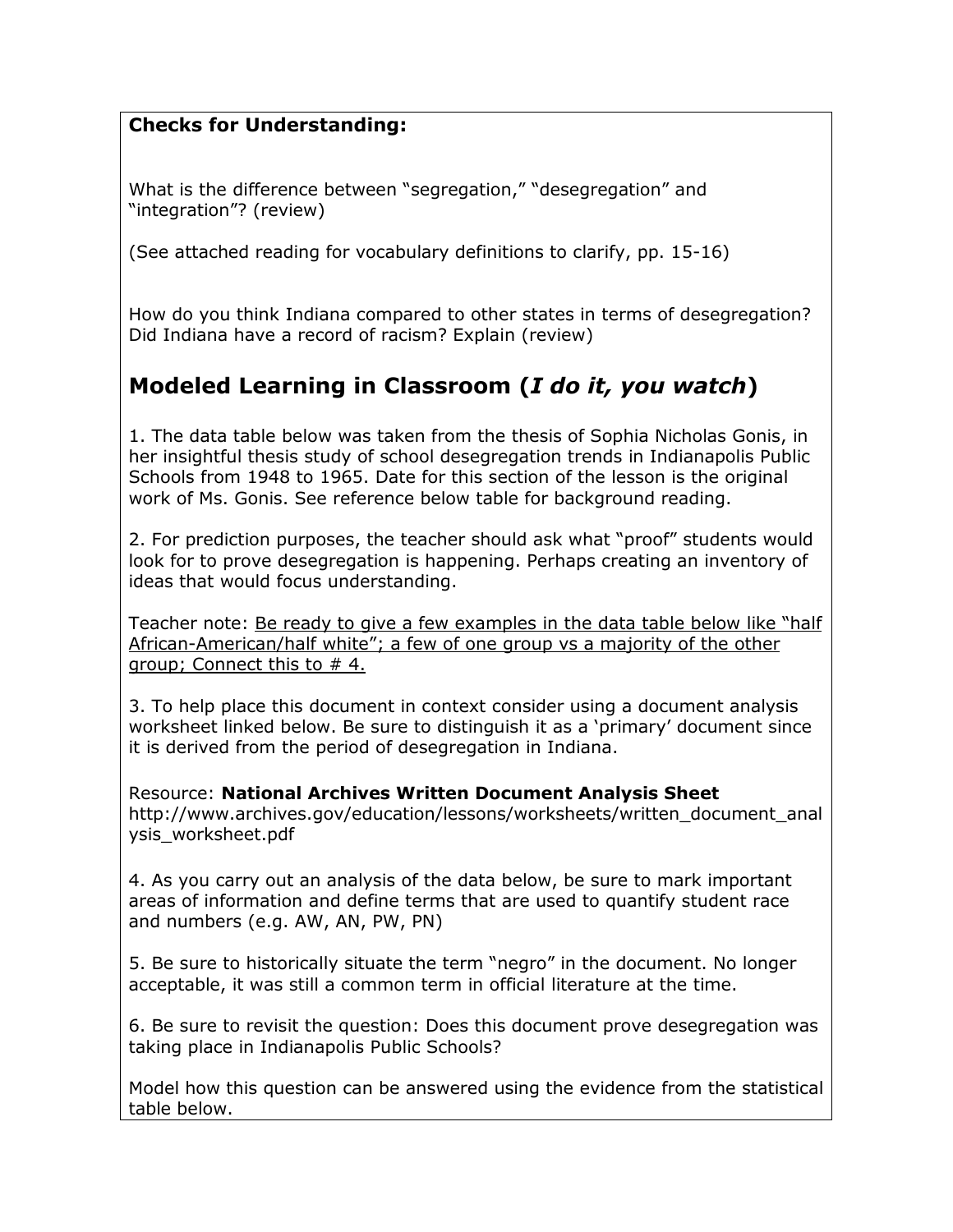| Year         | AW                                                                     | AN                      | PW       | PN                                                      | Total<br>Mixed                                   | Grand<br>Total                                                                                                                                                              |  |
|--------------|------------------------------------------------------------------------|-------------------------|----------|---------------------------------------------------------|--------------------------------------------------|-----------------------------------------------------------------------------------------------------------------------------------------------------------------------------|--|
| 1948         | 7                                                                      | ı                       | 0        | 0                                                       | ٥                                                | 8                                                                                                                                                                           |  |
| 1953         | $\mathbf 1$                                                            | ľ                       | 67767768 | 0                                                       | 687677                                           | 888899                                                                                                                                                                      |  |
| 1957         | 0*                                                                     | $0****$                 |          | $1***$                                                  |                                                  |                                                                                                                                                                             |  |
| 1958.        | 0*                                                                     | 1                       |          | 0                                                       |                                                  |                                                                                                                                                                             |  |
| 1961         | $\mathbf{1}$                                                           | ı                       |          | 0.<br>0                                                 |                                                  |                                                                                                                                                                             |  |
| 1962         | 1<br>$\mathbf{1}$                                                      | $\frac{1}{1}$           |          | 0.                                                      |                                                  |                                                                                                                                                                             |  |
| 1963<br>1964 | $\overline{c}$                                                         | ${\bf 1}$               |          | *****                                                   | 7                                                | 10                                                                                                                                                                          |  |
| 1965         | 0**                                                                    | $\mathbf{I}$            |          | ገ፠፠፠₩                                                   | 8**                                              | 10                                                                                                                                                                          |  |
|              |                                                                        |                         |          | *Broad Ripple had one Negro enrolled.                   |                                                  |                                                                                                                                                                             |  |
|              | $AW - All-White$                                                       | in 1963-64 school year. |          |                                                         | ***Attucks had one white pupil enrolled in 1957. | **Northwest had two Negroes enrolled during one week only<br>in January, 1965. Broad Ripple had four Negroes.<br>****Shortridge Negro enrollment surpassed white enrollment |  |
|              | AN - All-Negro<br>PW - Predominately-White<br>PN - Predominately-Negro |                         |          |                                                         |                                                  |                                                                                                                                                                             |  |
|              |                                                                        |                         |          |                                                         |                                                  | Table VIII presents the individual high school total                                                                                                                        |  |
|              |                                                                        |                         |          |                                                         |                                                  | enrollments with race distribution both by number and                                                                                                                       |  |
|              |                                                                        |                         |          |                                                         |                                                  | percentages. Negro numbers and percentages are in descend-                                                                                                                  |  |
| ing order.   |                                                                        |                         |          |                                                         |                                                  |                                                                                                                                                                             |  |
|              |                                                                        |                         |          | Trends in Indianapolis" by Sophia Nicholas Gonis (1965) |                                                  | From Butler University Digital Commons, adapted from "An Analysis of Desegregation                                                                                          |  |

## **Document A: IPS School District Data by Racial Category, 1948- 1965**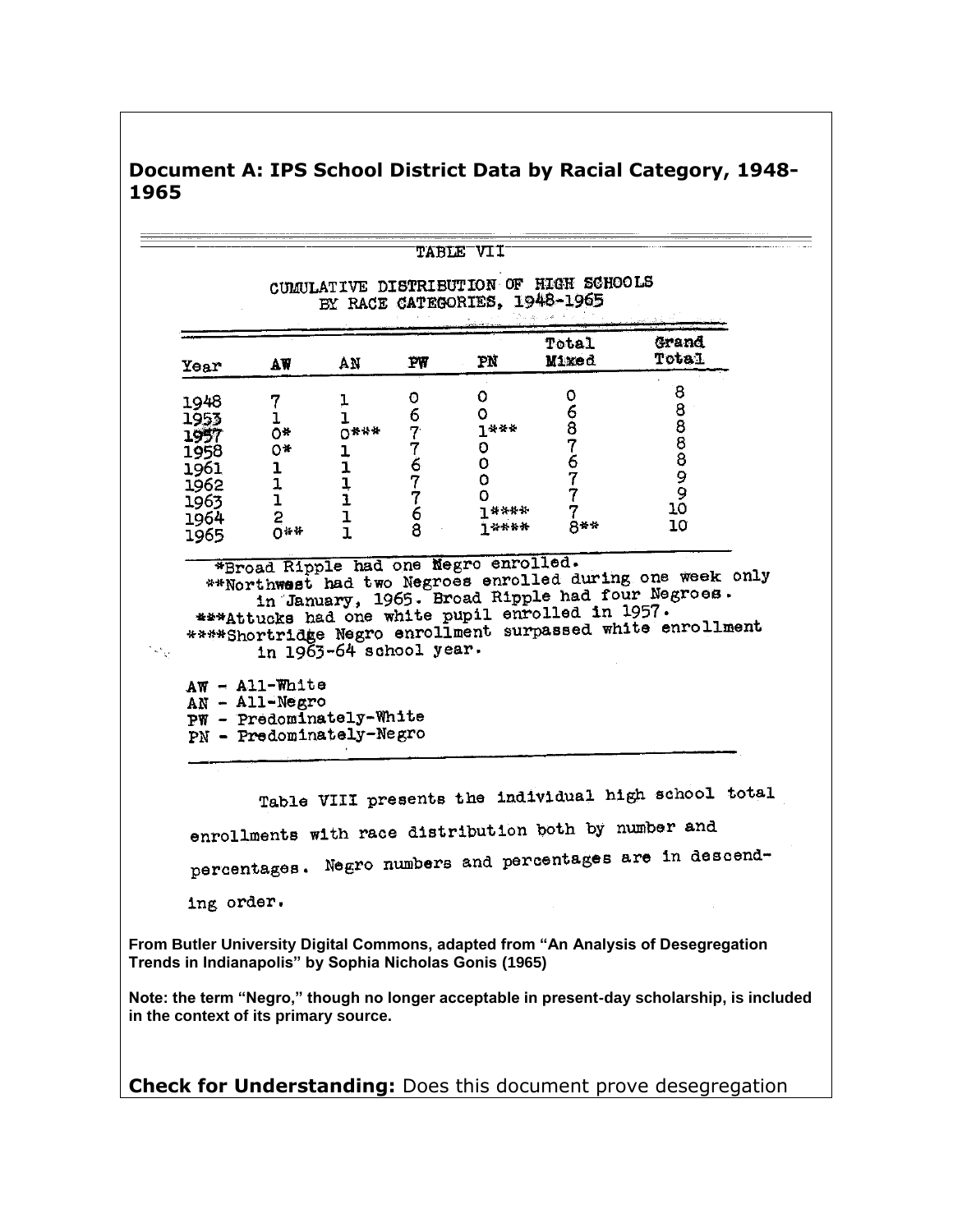was taking place in Indianapolis Public Schools? Why or why not?

Possible responses…

**Yes**, because partial white and partial African-American students grow as a category from 1953 onward, proving a trend toward racial integration.

**No**, because each of the partial categories (PW, PN) are "token" examples of desegregation – one or two students added to student body to put schools into the statistical category of "desegregated."

Can you think of examples of barriers or resistance to desegregation? Generate some examples with a partner. Do you think this is a result of *de jure* or *de facto* segregation?

Teacher note: distinguish that 'token' desegregation happened in a lot of school districts at the time. This may be a good time to introduce terms like 'de jure segregation' (segregation by local or state law) and 'de facto segregation' (segregation that is an outcome of residency and neighborhood composition) . The distinction is important because the courts would later decide that states and cities could not be held responsible for de facto, but could for de jure. See Gonis' article below:

## **An Analysis of Desegregation Trends in Indianapolis**

http://digitalcommons.butler.edu/cgi/viewcontent.cgi?article=1032&cont ext=grtheses

# **Shared Learning in the Classroom (***We do it together***)**

1. Examine the Supreme Court case, Brown v.Board of Education, and its impact on Indianapolis Public Schools. Apply pre/during/post reading methods to the following primary document.

2. Explain to students that Brown v. Board of Education is a landmark civil rights Supreme Court case made in 1954 (there would be a follow up ruling in 1955). The majority opinion was written by Chief Justice Earl Warren. The case emanated from the school district of Topeka, Kansas. Clarify that Brown v. Board was a decision that made segregation in public schools illegal so that the level of federal law and applied to all state education systems. The argument in this court opinion document directly states that all public schools move toward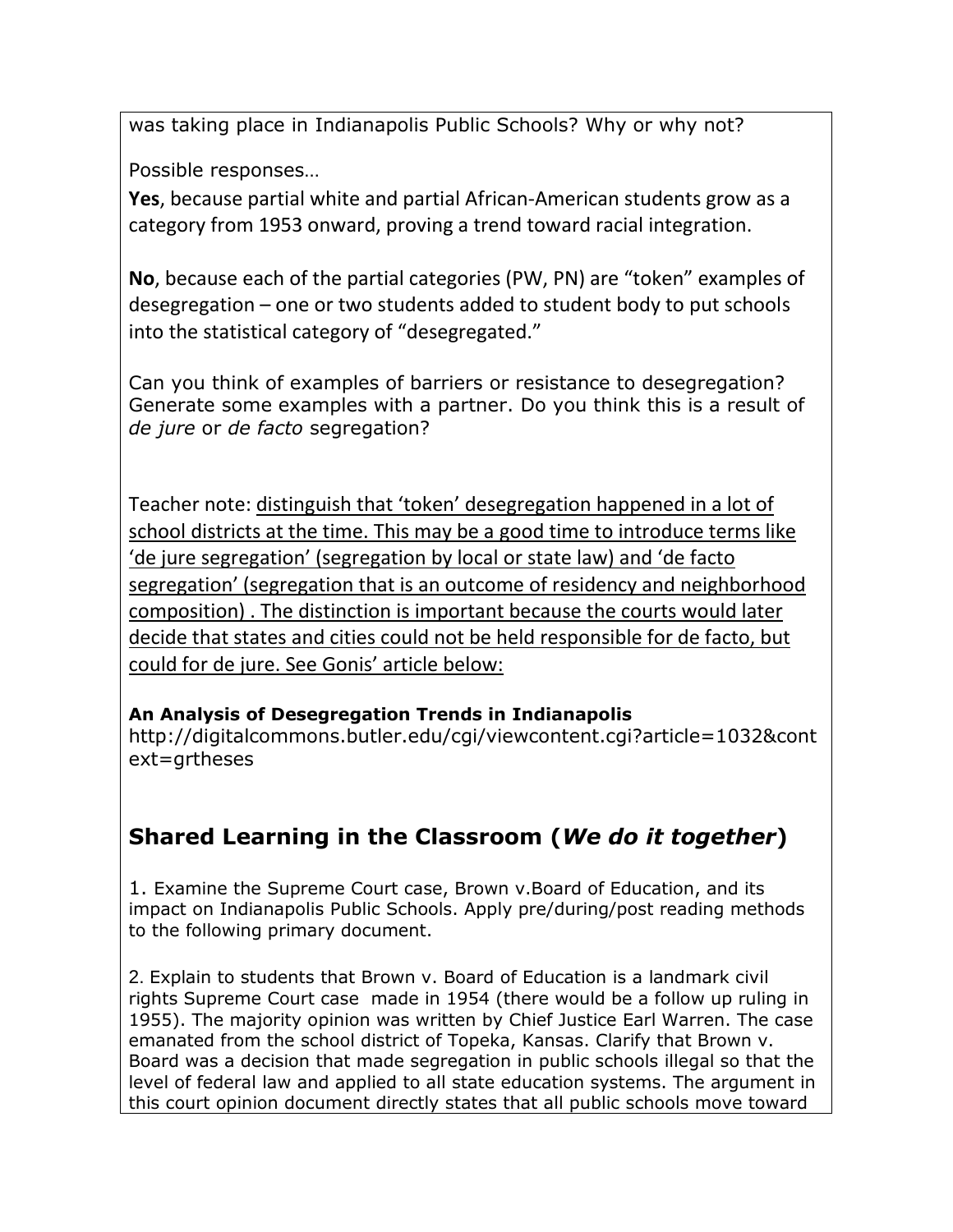'non-discriminatory practices with "all deliberate speed."

**Document B: Summary of Supreme Court Decision in Brown v. Board of Education (1954)**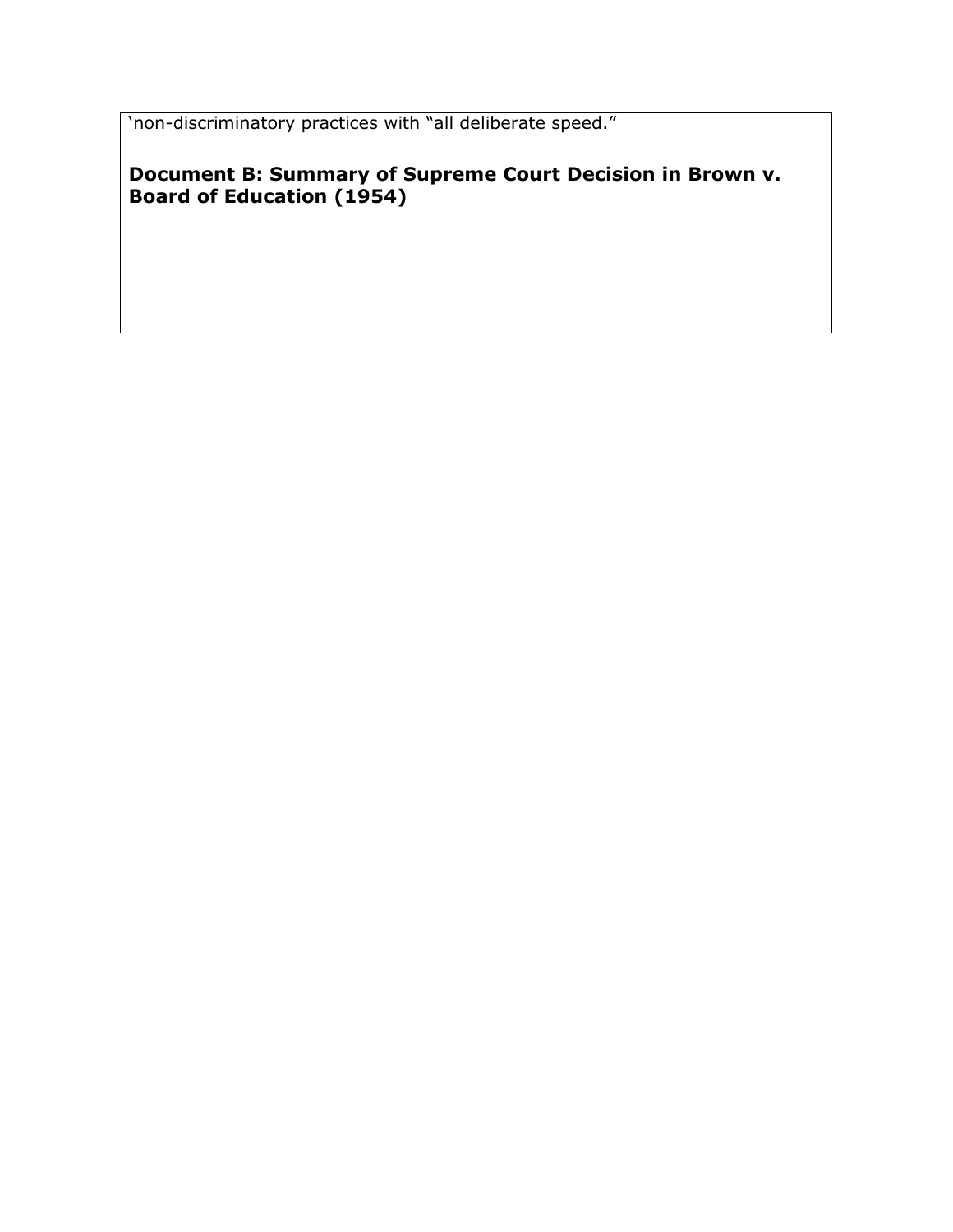#### Supreme Court of the United States

No. 1 --- , October Term, 19 54

Oliver Brown, Mrs. Richard Lawton, Mrs. Sadie Emmanuel et al., Appellants,

Board of Education of Topeka, Shawnee County, Kansas, et al.

vs.

Appeal from the United States District Court for the -District of Kansas.

This tause came on to be heard on the transcript of the record from the United States ---------------- District of Kansas, District Court for the and was argued by counsel.

On consideration whereof, It is ordered and adjudged by this Court that the judgment of the said District ----------------- Court in this cause be, and the same is hereby, reversed with costs; and that this cause be, and the same is hereby, remanded to the said District Court to take such . proceedings and enter such orders and decrees consistent with the opinions of this Court as are necessary and proper to admit to public schools on a racially nondiscriminatory basis with all deliberate speed the parties to this case.

> Per Mr. Chief Justice Warren, May 31, 1955.

Tw.

1469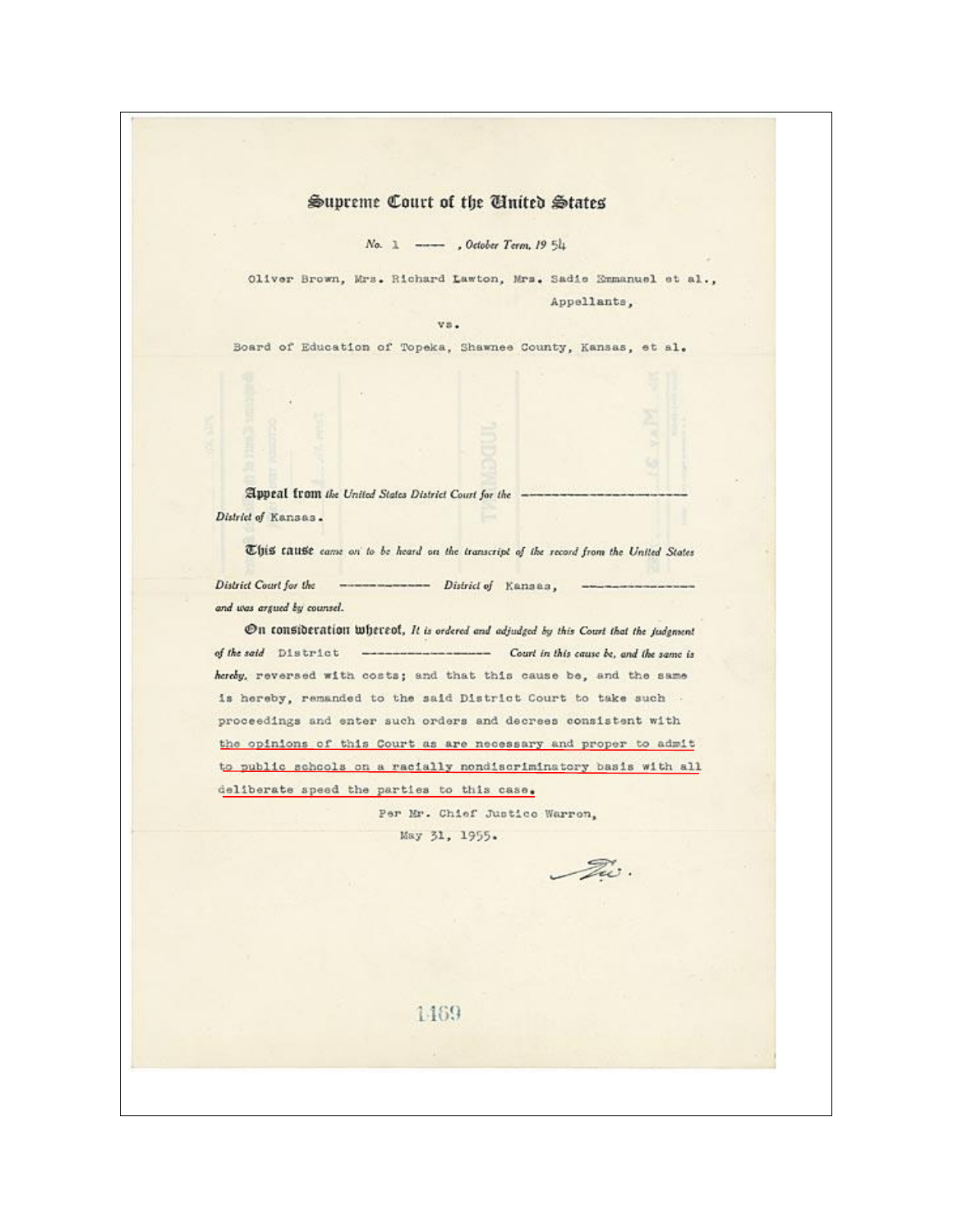2. Teacher should read through the summary of the Brown v. Board of Education decision to put the federal law desegregating schools into context. Consider these document based questions:

Where did this document come from?

When was this document written?

Who does it affect?

What words need clarifying?

Why is the phrase "with all deliberate speed" so important in this document? Explain.

Teacher note: Be sure to question students how they determine that statement. Should happen right away? Or only when reasonable? Also, reiterate that the Brown v. Board of Education decision will 'take precedence' over the Indiana Desgregation Act of 1949. Although both serve the same purpose.

3. Ask students to help locate the decision of the Supreme court in this case (red lines can be removed to let students analyze decision on their own). How would you summarize the decision in your own words?

4. What do you think is the impact or outcome of this document for Indianapolis Public Schools at that time? As the highest court in the land, do public schools need to follow this decision?

# **Guided Learning in the Classroom (***You do it, I watch***)**

**Document C: Map and Key of IPS Elementary Schools Pupil Distribution by Racial Categories, 1964-65**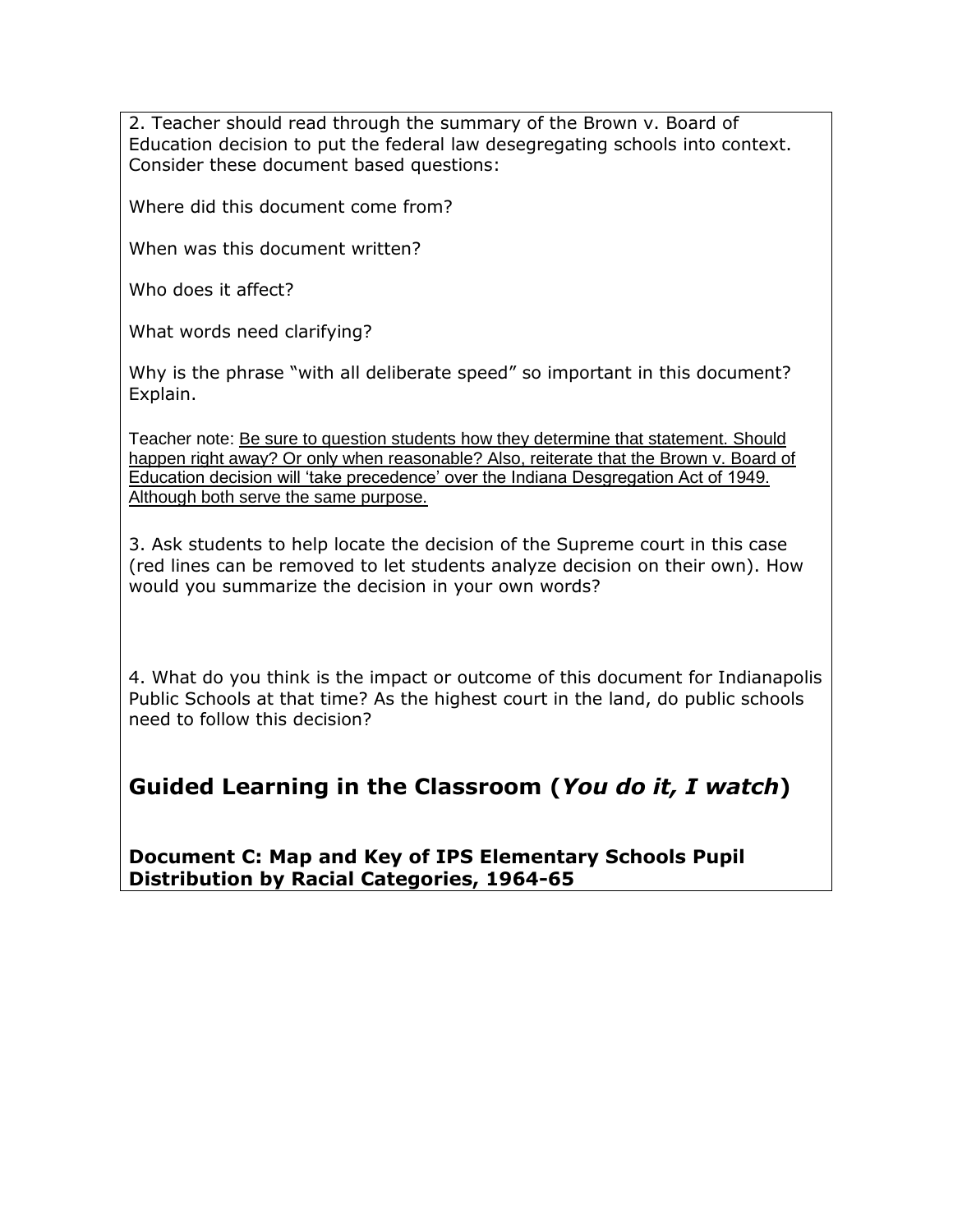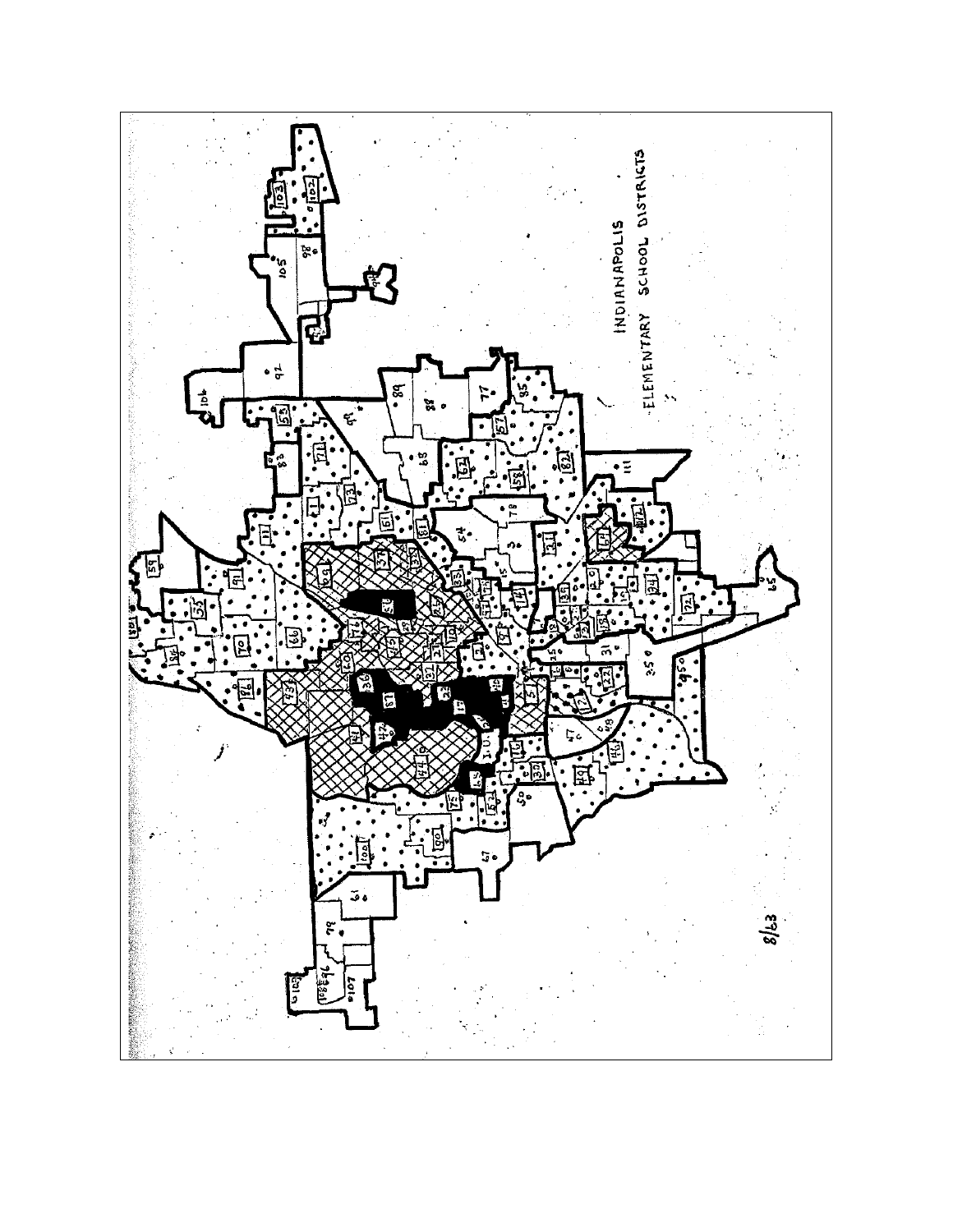

**Map and Key (Fig. 3) courtesy of Butler University Digital Commons, adapted from "An Analysis of Desegregation Trends in Indianapolis" by Sophia Nicholas Gonis (1965)**

1. Ask students to work together in analysis groups to begin this portion of the lesson. Suggest students take into consideration previous documents in this lesson while examining the map information. Revisiting the essential question is also a good idea.

2. Ask students to interpret the data from the map – using a data table may help organize findings

#### **What impact did desegregation laws have on Indianapolis Public Schools?**

3. The groups should use document analysis skills to examine the map data from 1964-65. Considering this map was created nearly a decade after the Brown v. Board of Education decision, and two decades after the Indiana Desegregation Act, does it reflect that IPS was integrating students or not integrating students.

4. Have analysis groups gather evidence and present their findings to the rest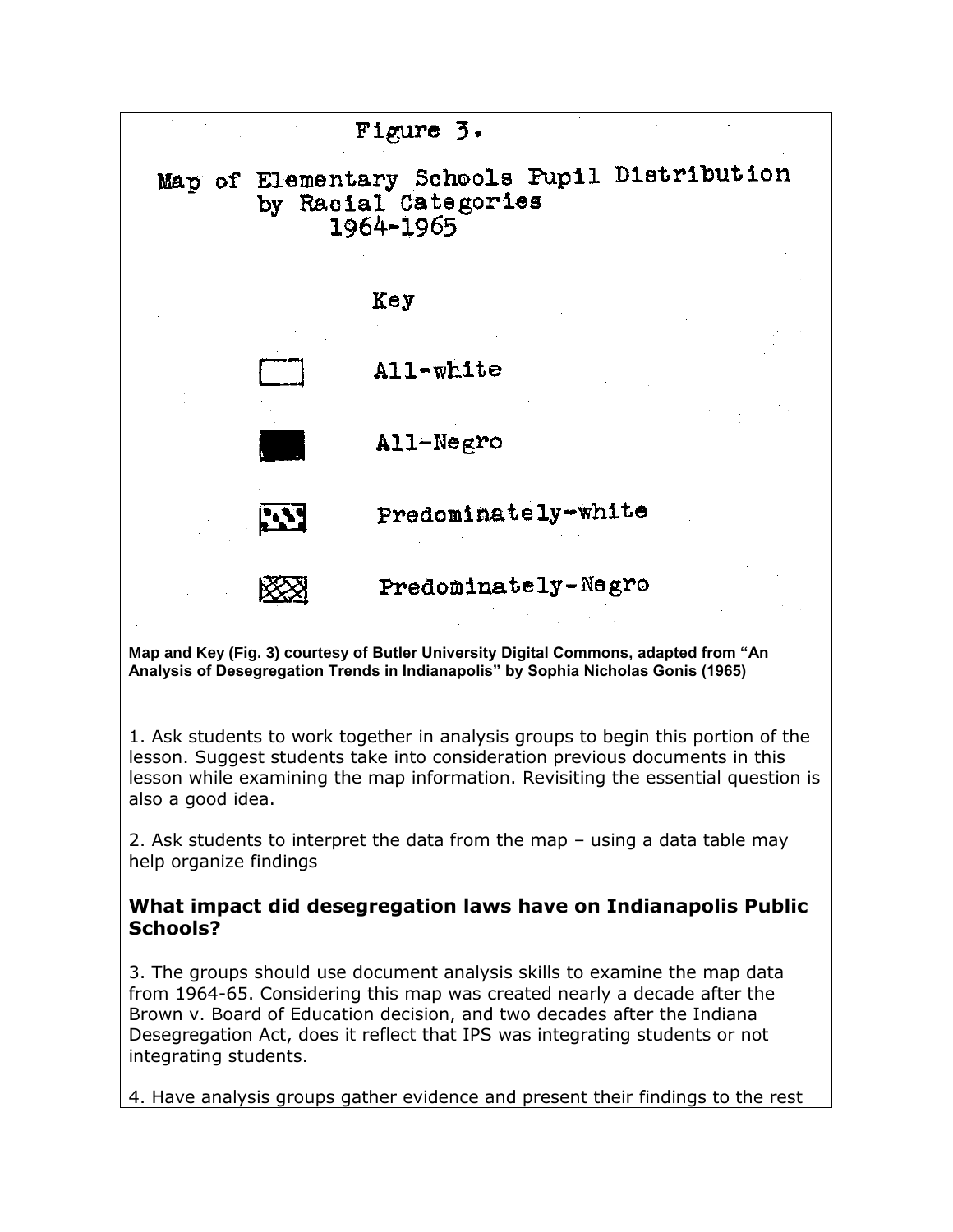of the class. Be sure that the groups write up a summary of their findings with evidence that supports their findings. It is suggested that a rubric is applied this portion of the lesson that aligns with essential question.

5. In groups, use the information you collect from the shaded map to decide whether IPS is desegregated or not. If not, then discuss with your group is the segregation a "de jure" or "de facto" example.

6. Write up an assessment of IPS schools and recommendation for the school district based on Federal and state desegregation laws in place in 1965. Remember, use document evidence to back up your reasoning.

Teacher note: Provide students with a brief summary of the court action taken against IPS to desegregate their schools in the late 1970's. Use Nave's account as a guide for your summary. See full article at link below:

**Document Excerpt D: Getting to the Roots of School Segregation**

https://journals.cdrs.columbia.edu/nblj/index.php/nblj/article/viewFile/1 3/7

#### A. *Introduction*

At the height of litigation to desegregate the public school system in Indianapolis, Indiana, the racial composition of the city's public housing projects for families was more than ninety-eight percent black.<sup>80</sup> Despite groundbreaking "Uni-Gov" legislation passed in 1969 to consolidate major government functions of metropolitan Indianapolis, two areas were noticeably ignored – schools<sup>81</sup> and public housing.<sup>82</sup> While a myriad of city departments merged with the surrounding townships, the idea of expanding the jurisdiction of Indianapolis Public Schools or expanding public housing beyond the traditional municipal limits was disregarded to avoid exacerbating racial tensions between suburban and urban areas.<sup>83</sup> When the Indianapolis Public Schools litigation was initiated, these facts formed the basis for the plaintiff's theory [those bringing suit against IPS for segregation] that public officials in Indiana conspired to keep black school children confined to the urban areas of the city.

School desegregation litigation lasted in Indianapolis from 1968-  $1998$ ,  $84$  but the bulk of substantive issues were decided in three phases of trials between 1971 and 1979 – *Indianapolis I*, <sup>85</sup> *Indianapolis II*, <sup>86</sup> and *Indianapolis III*. <sup>87</sup> This case study seeks to illustrate the substantial obstacles to combining housing and school desegregation issues in a single litigation and how simultaneous evolution of housing and school desegregation law sought to thwart the best efforts of both civil rights lawyers and the district judge overseeing the case.

Nave, Erin "Getting to the Roots of School Segregation" *The National Black Law Journal*. Vol. 1, July 13, 2009 (p. 183)

6. After groups share their findings, the teacher should provide the history of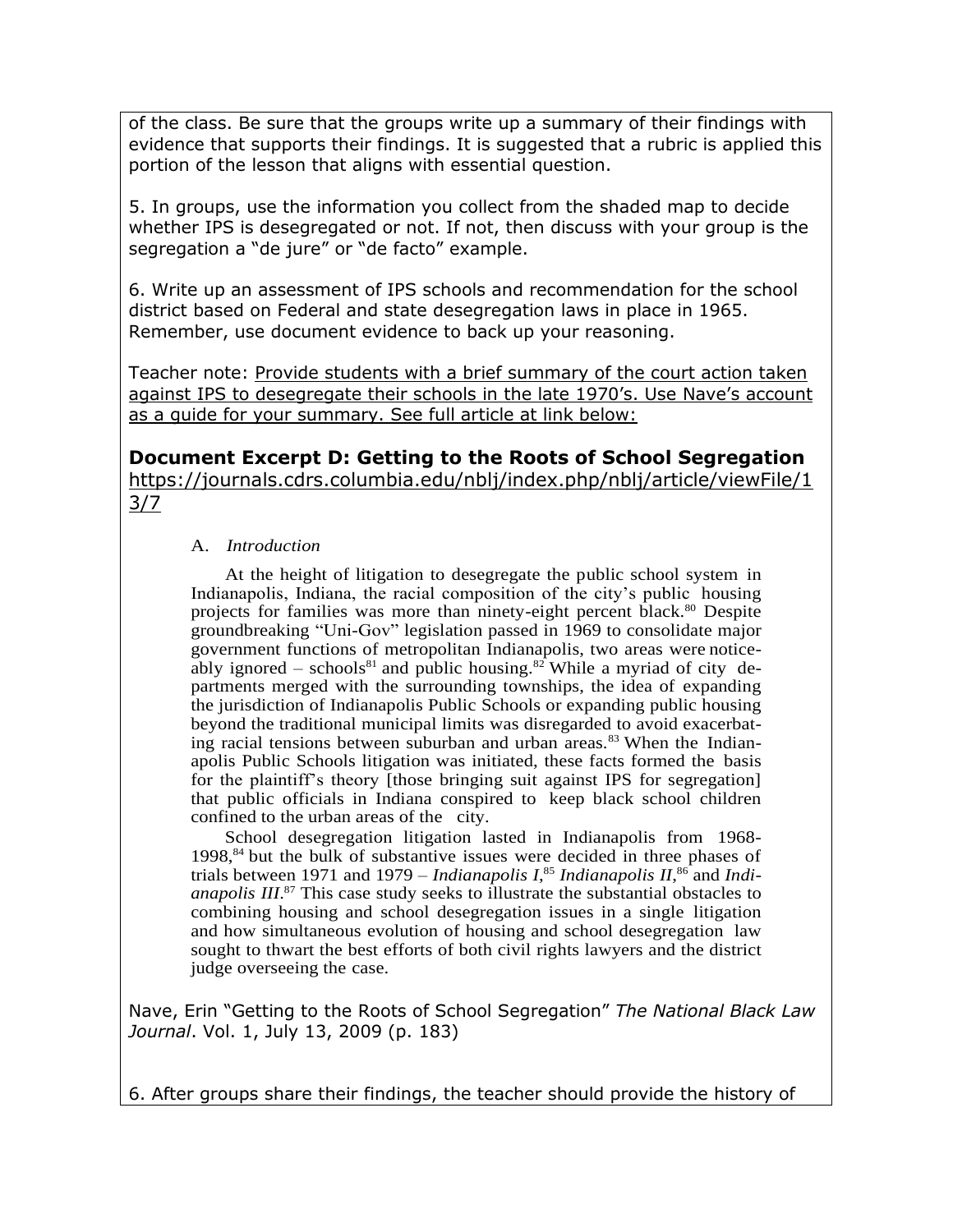desegregation in the district, emphasizing a long and slow push by the courts to get the schools district to comply. Ask students to consider the reasoning used by the courts to force Indianapolis Public School to integrate (cases I, II and III).

What evidence can they find in the reading to support the court's reasoning? (point out Uni-gov and public housing findings)



P303\_BOX35\_FOLDER21\_UNNUMBERED\_001

Digital image © 2004 Indiana Historical Society. All Rights Reserved.

Courtesy of Indiana Historical Museum, CORE Protest for school integration, 1960

7. Exit ticket: Do you agree with the courts findings against IPS. Why or why not. Support with evidence.

# **Independent Learning in the Classroom (You do it on your own)**

1. Read the article published in May, 2014 in the Indianapolis Recorder (link below) about the current racial breakdown of Indianapolis area schools – including township and charter schools.

#### **Brown, Amos "The Status of Integration and Segregation in Indianapolis Schools," Indianapolis Recorder, May 29, 2014**

http://www.indianapolisrecorder.com/news/local/article\_a3f6e9a8-e742-11e3- 8eba-0019bb2963f4.html